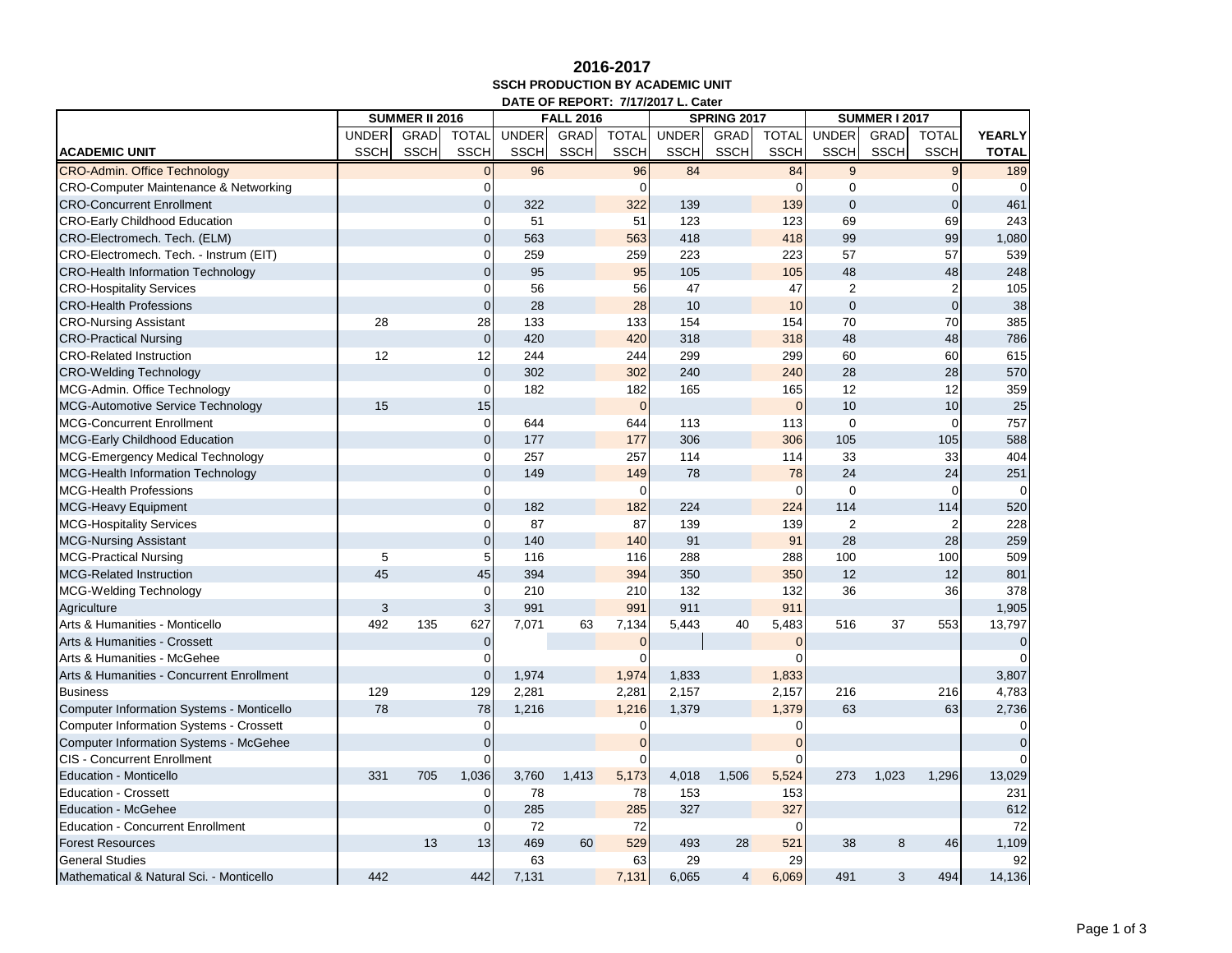|                                               | <b>SUMMER II 2016</b> |              |                | <b>FALL 2016</b> |              |              | <b>SPRING 2017</b> |             |              | <b>SUMMER I 2017</b> |             |             |                |
|-----------------------------------------------|-----------------------|--------------|----------------|------------------|--------------|--------------|--------------------|-------------|--------------|----------------------|-------------|-------------|----------------|
|                                               | <b>UNDER</b>          | <b>GRAD</b>  | <b>TOTAL</b>   | <b>UNDER</b>     | GRAD         | <b>TOTAL</b> | UNDER              | <b>GRAD</b> | <b>TOTAL</b> | <b>UNDER</b>         | <b>GRAD</b> | TOTAL       | <b>YEARLY</b>  |
| <b>ACADEMIC UNIT</b>                          | SSCHI                 | SSCH         | <b>SSCH</b>    | <b>SSCHI</b>     | SSCH         | <b>SSCH</b>  | <b>SSCH</b>        | <b>SSCH</b> | <b>SSCH</b>  | SSCH                 | SSCH        | <b>SSCH</b> | <b>TOTAL</b>   |
| Mathematical & Natural Sci. - Crossett        |                       |              |                |                  |              |              |                    |             |              |                      |             |             | $\overline{0}$ |
| Mathematical & Natural Sci. - McGehee         |                       |              | $\overline{0}$ |                  |              |              |                    |             | $\Omega$     |                      |             |             | $\mathbf 0$    |
| Math & Natural Sci. - Concurrent Enrollment   |                       |              | $\Omega$       | 828              |              | 828          | 606                |             | 606          |                      |             |             | 1,434          |
| <b>Military Science</b>                       |                       |              | 0              |                  |              |              |                    |             | $\Omega$     |                      |             |             | $\overline{0}$ |
| <b>Music</b>                                  |                       |              | $\Omega$       | 1,363            | 102          | 1,465        | 1.323              | 99          | 1,422        | 33                   |             |             | 2,887          |
| <b>Music - Concurrent Enrollment</b>          |                       |              | $\Omega$       | 9                |              | 9            |                    |             | $\Omega$     |                      |             |             | 9              |
| <b>Nursing</b>                                | 92                    |              | 92             | 849              |              | 849          | 931                |             | 931          | 205                  |             | 205         | 2,077          |
| Social & Behavioral Sciences - Monticello     | 280                   |              | 280            | 5.136            |              | 5,136        | 4.819              |             | 4,819        | 342                  |             | 342         | 10,577         |
| Social & Behavioral Sciences - Crossett       |                       |              | $\overline{0}$ |                  |              |              |                    |             | 0            |                      |             |             | $\overline{0}$ |
| Social & Behavioral Sciences - McGehee        |                       |              | $\overline{0}$ |                  |              |              |                    |             | $\Omega$     |                      |             |             | $\overline{0}$ |
| Social & Beh Sciences - Concurrent Enrollment |                       |              | $\Omega$       | 798              |              | 798          | 693                |             | 693          |                      |             |             | 1,491          |
|                                               |                       |              |                |                  |              |              |                    |             |              |                      |             |             |                |
| <b>TOTALS</b>                                 | 1,952                 | 853          | 2,805          | 39,481           | 1,638        | 41,119       | 35,340             | 1,677       | 37,017       | 3,143                | 1,071       | 4,181       | 85,122         |
|                                               |                       |              |                |                  |              |              |                    |             |              |                      |             |             |                |
| <b>Total Monticello SSCH</b>                  | 1.847                 | 853          | 2.700          | 30,330           | 1.638        | 31,968       | 27,568             | 1.677       | 29,245       | 2,177                | 1,071       | 3,248       | 67,161         |
| <b>Total Crossett SSCH</b>                    | 40                    | $\mathbf{0}$ | 40             | 2,325            | $\mathbf{0}$ | 2,325        | 2,174              |             | 2,174        | 490                  |             | 490         | 5,029          |
| Total McGehee SSCH                            | 65                    | $\Omega$     | 65             | 2,179            | 0            | 2,179        | 2,214              |             | 2,214        | 476                  |             | 476         | 4,934          |
| <b>Total Concurrent Enrollment</b>            | $\Omega$              | $\Omega$     | $\Omega$       | 4.647            | $\mathbf{0}$ | 4.647        | 3.384              |             | 3.384        | $\mathbf{0}$         |             |             | 8,031          |
| <b>TOTALS</b>                                 | 1,952                 | 853          | 2,805          | 39,481           | 1,638        | 41,119       | 35,340             | 1,677       | 37,017       | 3,143                | 1,071       | 4,214       | 85,155         |
|                                               |                       |              |                |                  |              |              |                    |             |              |                      |             |             |                |
| Crossett                                      |                       |              |                |                  |              |              |                    |             |              |                      |             |             |                |
| Technical                                     | 40                    | $\Omega$     | 40             | 2,247            | $\mathbf{0}$ | 2,247        | 2,021              |             | 2,021        | 490                  |             | 490         | 4,798          |
| Non-Technical                                 | $\Omega$              | $\Omega$     | $\Omega$       | 78               | $\mathbf 0$  | 78           | 153                |             | 153          | $\mathbf 0$          |             |             | 231            |
| <b>Concurrent Enrollment</b>                  | $\mathbf{0}$          | $\mathbf{0}$ | $\Omega$       | 322              | $\mathbf{0}$ | 322          | 139                |             | 139          | $\mathbf{0}$         |             | $\Omega$    | 461            |
| <b>Total Crossett</b>                         | 40                    | 0            | 40             | 2.647            | 0            | 2,647        | 2,313              |             | 2,313        | 490                  |             | 490         | 5,490          |
|                                               |                       |              |                |                  |              |              |                    |             |              |                      |             |             |                |